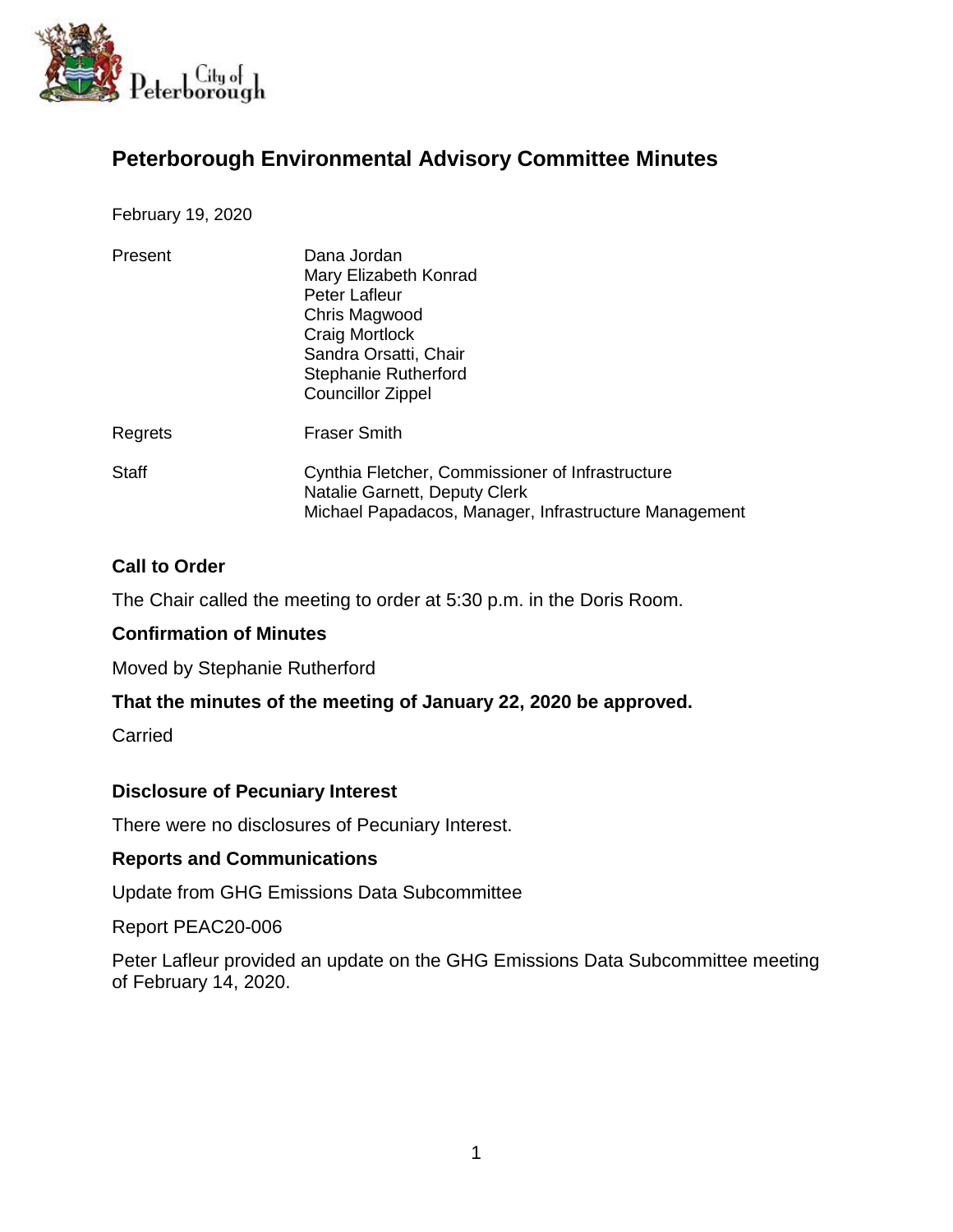Moved by Mary Elizabeth Konrad

**Due to uncertainty related to the 2011 dataset, that the GHG Data Subcommittee use the 2018 data as the baseline.**

Carried

Moved by Chris Magwood

**That the PEAC approve the recommendation outlined in Report PEAC20-006 dated February 19, 2020 of the Manager of Infrastructure Management Division, as follows:**

**That the PEAC receive a verbal update on the activities of the subcommittee on GHG emission data for information and discussion.**

**Carried** 

Climate Change Update

Report PEAC20-005

PEAC decided to discuss climate change "Transportation" issues at the March 18 meeting, and matters surrounding "Homes" at the April 15, 2020 meeting.

Moved by Craig Mortlock

**That the PEAC approve the recommendation outlined in Report PEAC20-005 dated February 19, 2020 of the Manager of Infrastructure Management Division, as follows:**

**That the report be received for information.**

Carried

## **Other Business**

Michael Papadacos, Manager of Infrastructure Management Division, advised that April 22, 2020 is the 50th anniversary of "Earth Day".

## **Next Meeting - March 18, 2020**

## **Adjournment**

Moved by Councillor Zippel

## **That this meeting adjourn at 7:17 p.m.**

Carried